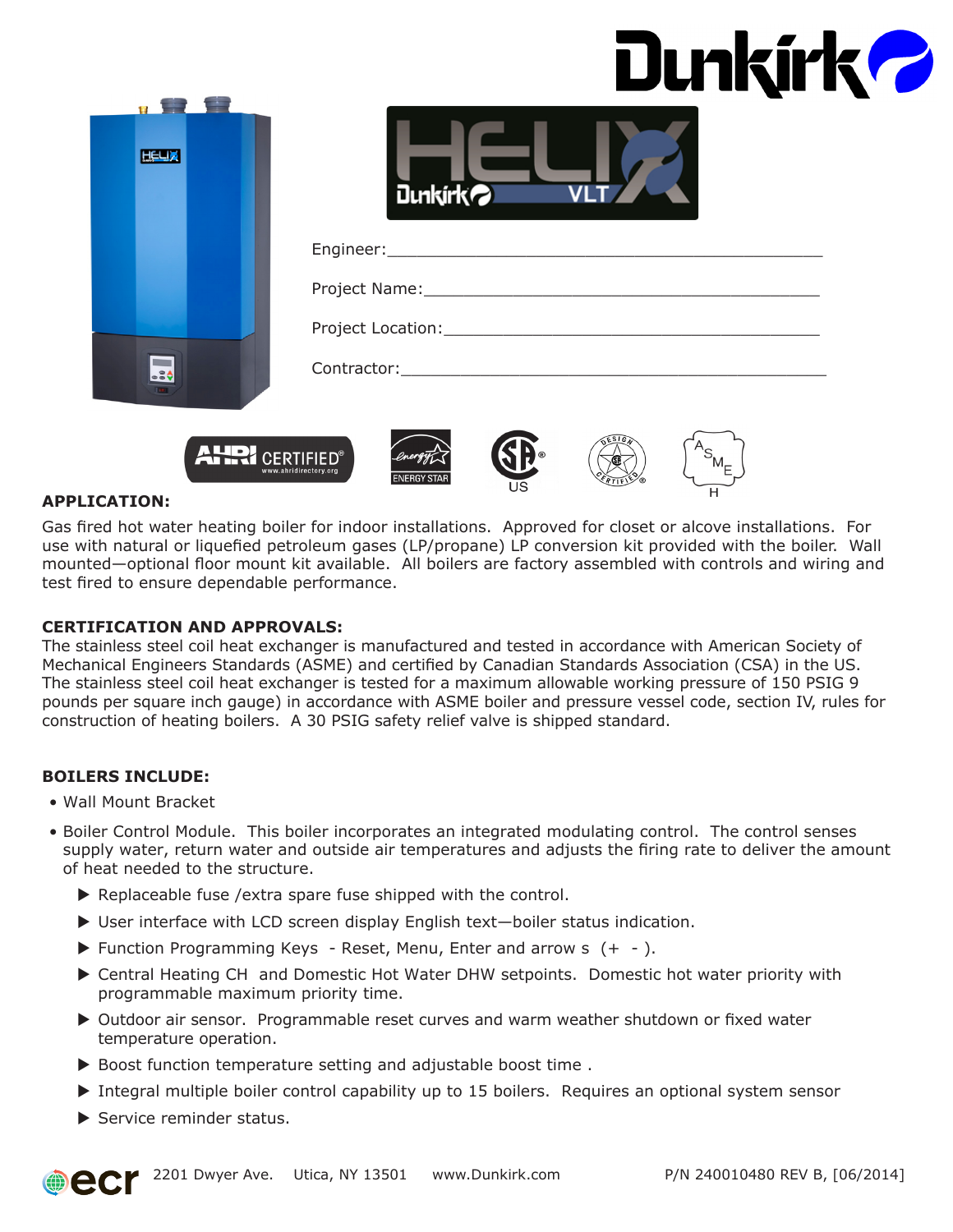

- Boiler Combustion System
	- $\triangleright$  Premix modulating gas valve and blower. Fully Modulating with a 5:1 turn down ratio.
	- Stainless Steel Fiber Mesh Burner
	- $\blacktriangleright$  Line voltage/intermittent direct spark ignition.
- UL listed probe type low water cutoff with status indicator lights and test feature.
- Heat Exchanger Assembly
	- $\triangleright$  Vertically mounted single piece helical fin tube coil. Manufactured out of 316L stainless steel tubing with 444 stainless steel fins welded onto the coil with a laser automated process.
	- $\triangleright$  Built-in Primary/Secondary manifold and piping system and heat exchanger pump.
	- $\triangleright$  Non-metallic flue gas collector with built in condensate drain trap.
- Electrical 120 volts AC, 60 hertz, 1 phase less than 12 amp
	- $\blacktriangleright$  Removable low voltage terminal strip.
	- $\blacktriangleright$  Line voltage junction box with DWH Pump and CH Pump connections.

#### OPTIONAL EQUIPMENT:

- Floor mounting stand
- 2" concentric vent kit, 3" concentric vent kit
- Multiple boiler system sensor



| AUDI CERTIFIED®<br><b>Models &amp; Capacities</b><br>www.ahridirectory.org<br>C |             |                            |                |                                         |                                         |               |  |
|---------------------------------------------------------------------------------|-------------|----------------------------|----------------|-----------------------------------------|-----------------------------------------|---------------|--|
| <b>Model</b>                                                                    | <b>Size</b> | Boiler Input Rate (MBH)(1) |                | <b>Heating</b><br><b>Capacity (MBH)</b> | <b>Net AHRI</b><br><b>Rating, Water</b> | $A$ FUE $(2)$ |  |
|                                                                                 |             | <b>Maximum</b>             | <b>Minimum</b> | (1)(2)                                  | $(MBH)^{(1)(3)}$                        |               |  |
| <b>DKVLT-050</b>                                                                | 050         | 050                        | 10             | 46                                      | 40                                      | 95.0          |  |
| <b>DKVLT-075</b>                                                                | 075         | 075                        | 15             | 69                                      | 60                                      | 95.0          |  |
| <b>DKVLT-100</b>                                                                | 100         | 100                        | 20             | 91                                      | 79                                      | 95.0          |  |
| <b>DKVLT-150</b>                                                                | 150         | 150                        | 30             | 139                                     | 121                                     | 95.0          |  |
| <b>DKVLT-200</b>                                                                | 200         | 200                        | 40             | 185                                     | 161                                     | 95.0          |  |
| <b>DKVLT-299</b>                                                                | 299         | 299                        | 60             | 273                                     | 239                                     | 95.0          |  |

\* The DKVLT Models are ENERGY STAR rated products.

(1) 1000 Btu/hr (British Thermal Units Per Hour)

(2) Heating Capacity and AFUE (Annual Fuel Utilization Efficiency) are based on DOE (Department of Energy) test procedures.

 $<sup>(3)</sup>$  Net AHRI Ratings based on piping and pickup allowance of 1.15. Contact Technical Support before selecting boiler for installations</sup> having unusual piping and pickup requirements, such as intermittent system operation, extensive piping systems, etc*.*

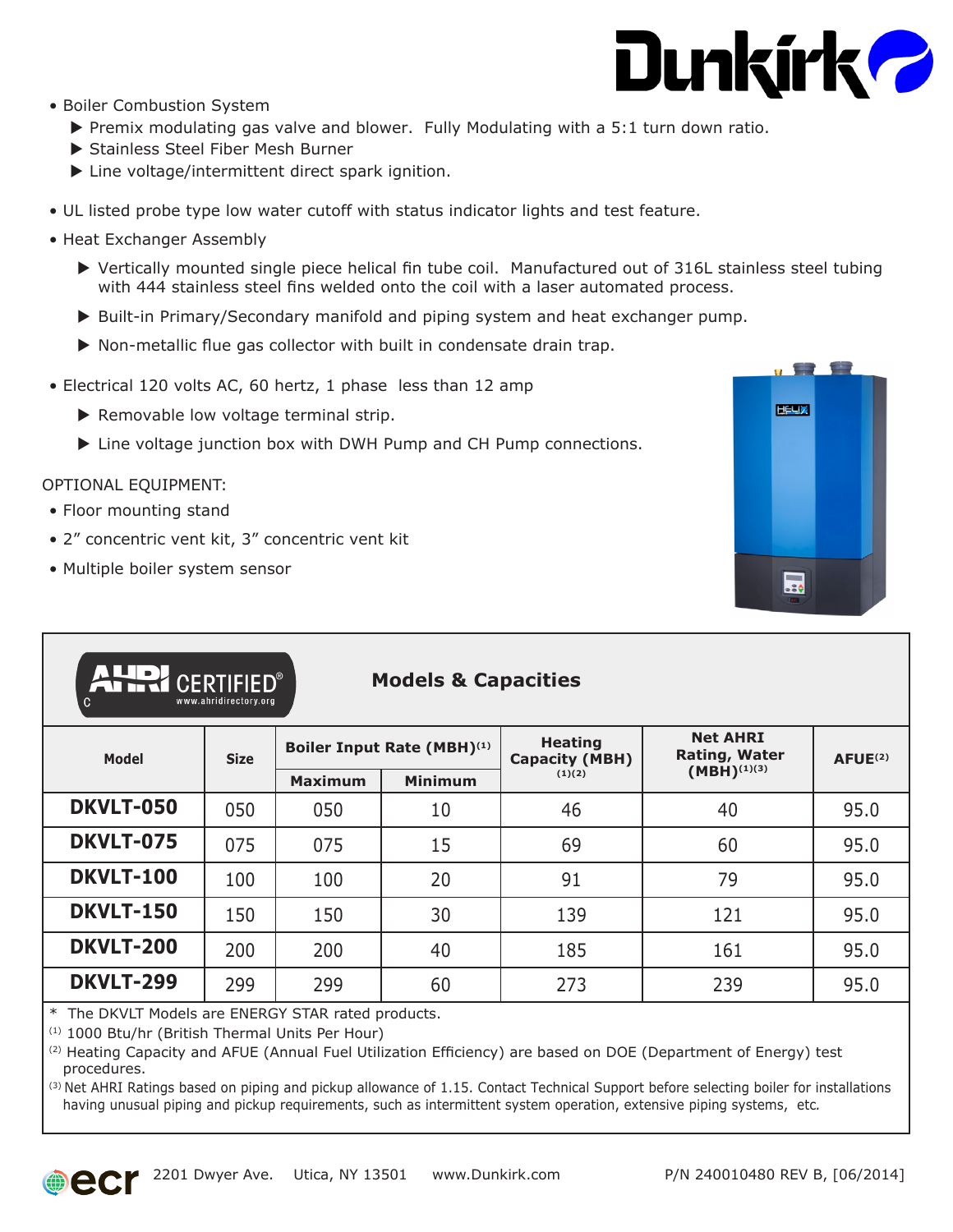## Dunkirk 2

| <b>Physical Data</b>     |                                           |                  |                               |                     |  |
|--------------------------|-------------------------------------------|------------------|-------------------------------|---------------------|--|
|                          | <b>Models</b>                             | 050/075/100      | 150/200                       | 299                 |  |
|                          | Width (A)                                 | 20" (508mm)      |                               | 23" (584mm)         |  |
| Height (B)               |                                           | 30" (762mm)      |                               | 41" (1041mm)        |  |
|                          | Depth (C)                                 | 14" (356mm)      | 16.0" (406mm)                 | 18.3" (465mm)       |  |
|                          | <b>Bracket (D)</b>                        | 28" (711mm)      |                               | 40" (1016mm)        |  |
|                          | Height (E)                                | 31" (787mm)      |                               | 42" (1092mm)        |  |
|                          | Size (F)                                  | $1 - 1/4"$ NPT   |                               | $1 - 1/4"$ NPT      |  |
| Water                    | Location (G)                              | 2" (51mm)        | 2" (51mm)                     |                     |  |
| <b>Connections</b>       | Location (H)                              | 5" (127mm)       | 2''(51mm)                     |                     |  |
|                          | Location (I)                              | 3" (76mm)        | 4-1/2" (114mm)                |                     |  |
| Gas<br><b>Connection</b> | Location (J)                              | $4-1/2"$ (114mm) | $4-1/2$ " (114mm)<br>3/4" NPT |                     |  |
|                          | Size (K)                                  | $1/2$ " NPT      |                               |                     |  |
|                          | <b>Condensate Drain Connection</b><br>(L) | 3/4" NPT         | 3/4" NPT                      |                     |  |
| Weight                   | <b>Shipping</b>                           | 111 lb (50 kg)   | $~182$ lb (83 kg)             | ~225 lb $(102 kg)$  |  |
|                          | <b>Unit</b>                               | 91 lb (41 kg)    | $~157$ lb (71kg)              | $-195$ lb $(89$ kg) |  |
|                          | <b>Vent Connector</b>                     | $2"$ (51mm)      | 3" (76mm)                     |                     |  |



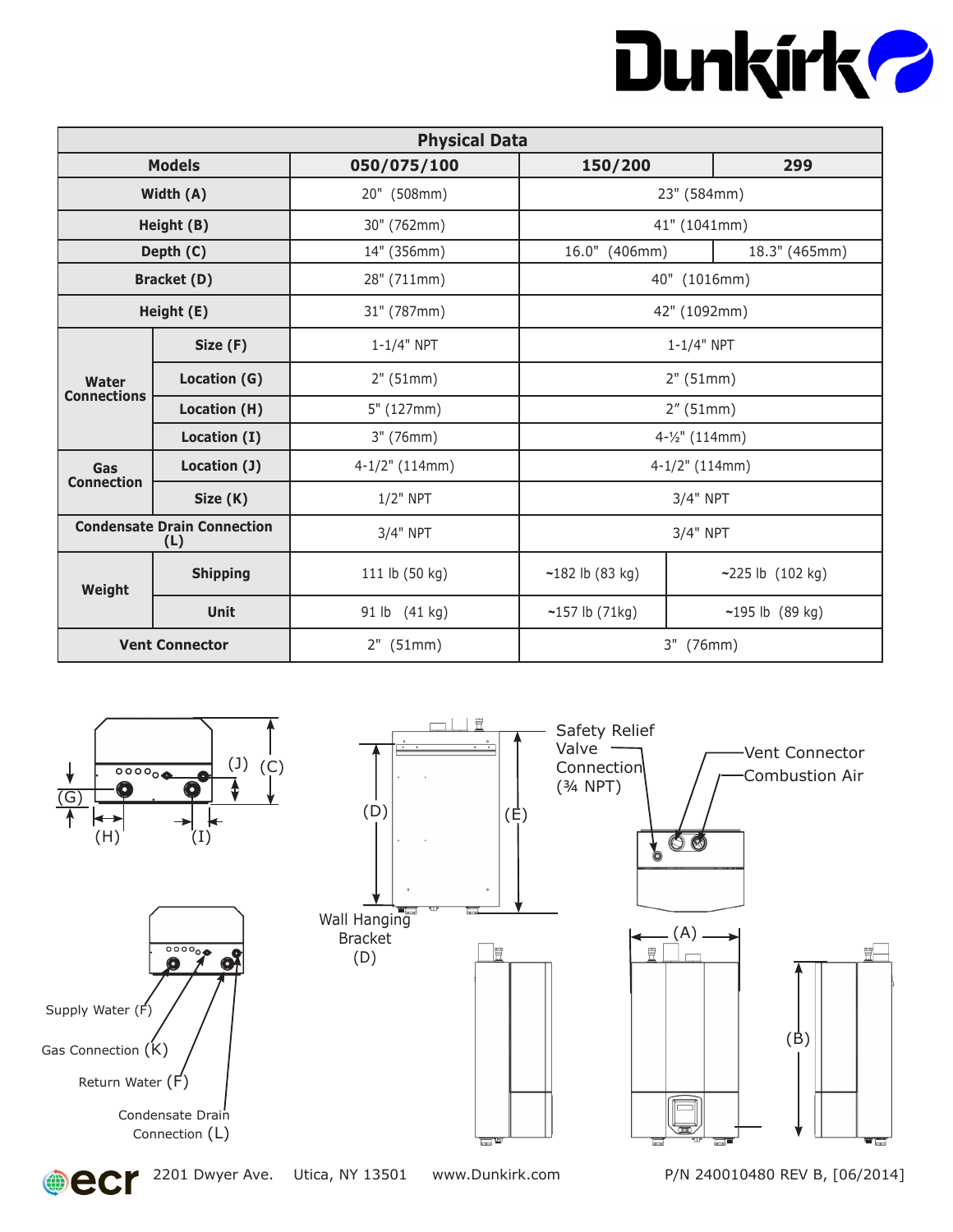

### **CLEARANCES**

| <b>Dimension</b>                                                                                                                     | Combustible Materials <sup>(1)</sup> | Service <sup>(1)(2)</sup> |  |  |
|--------------------------------------------------------------------------------------------------------------------------------------|--------------------------------------|---------------------------|--|--|
| <b>Model</b>                                                                                                                         | 050/075/100/150/200/299              | 050/075/100/150/200/299   |  |  |
| Top(A)                                                                                                                               | $0''(0 \text{ cm})$                  | 14" (36 cm)               |  |  |
| Left Side (B)                                                                                                                        | $0''(0 \text{ cm})$                  | $0''$ (0 cm)              |  |  |
| <b>Right Side (C)</b>                                                                                                                | $0''(0 \text{ cm})$                  | $0''(0 \text{ cm})$       |  |  |
| Front (D)                                                                                                                            | $0''(0 \text{ cm})$                  | 6" (16 cm)                |  |  |
| Back (E)                                                                                                                             | $0''(0 \text{ cm})$                  | $0''(0 \text{ cm})$       |  |  |
| Bottom (F)                                                                                                                           | $0''(0 \text{ cm})$                  | 12" (32 cm)               |  |  |
| <b>Combustion Air/Vent Piping</b>                                                                                                    | $0''(0 \text{ cm})$                  | 6" (16 cm)                |  |  |
| <sup>(1)</sup> Required distances measured from boiler jacket.<br><sup>(2)</sup> Service, proper operation clearance recommendation. |                                      |                           |  |  |







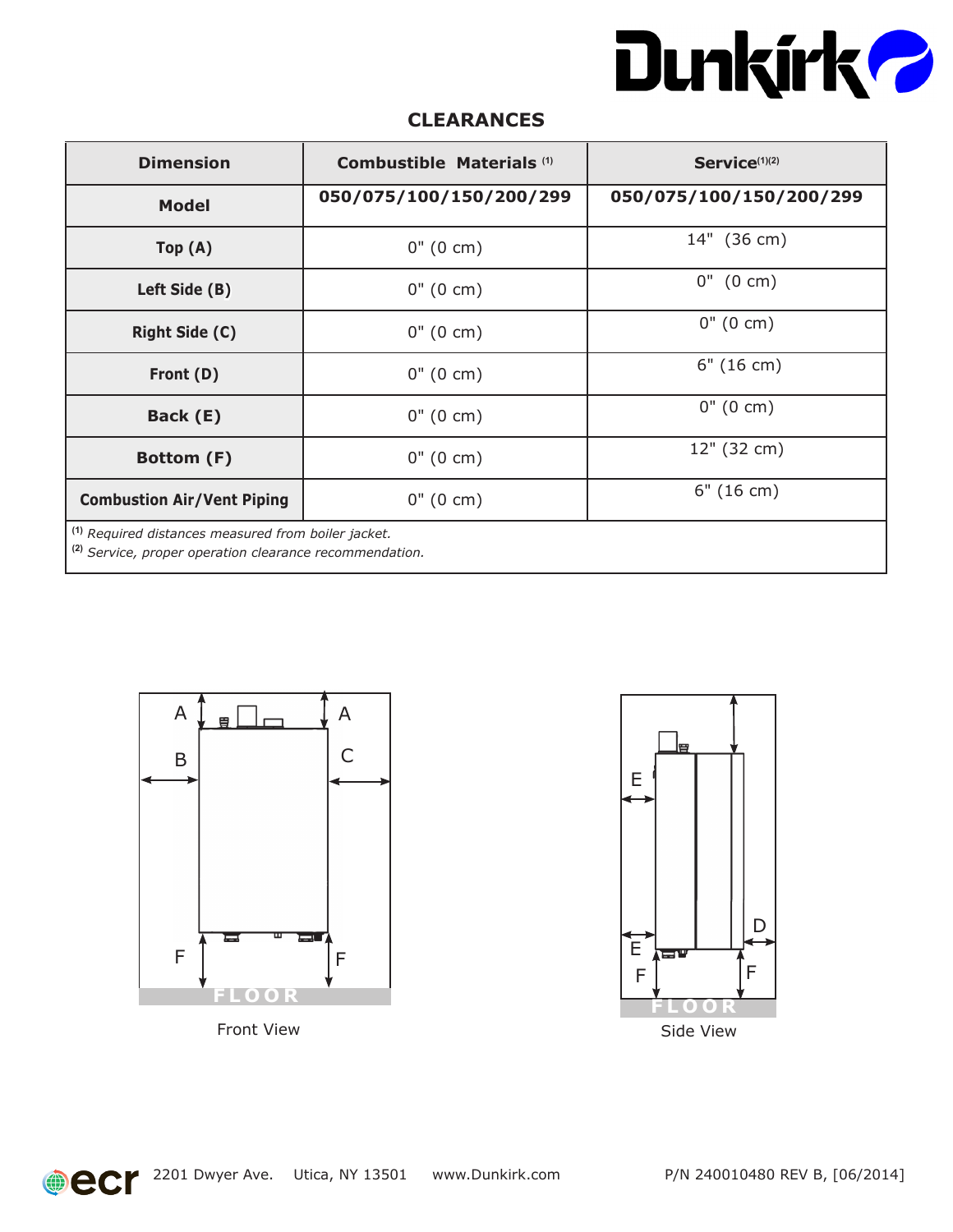# Dunkirk?

| <b>VENTING</b>           |                                |                           |  |  |  |
|--------------------------|--------------------------------|---------------------------|--|--|--|
| <b>Flue Gas Location</b> | <b>Combustion Air Location</b> | <b>Flue Gas Terminals</b> |  |  |  |
|                          | Roof                           | Two Pipe                  |  |  |  |
| Roof                     |                                | Concentric                |  |  |  |
|                          | Side Wall                      | Single Pipe               |  |  |  |
|                          | Inside Air                     | Single Pipe               |  |  |  |
|                          |                                |                           |  |  |  |
|                          | Roof                           | Single Pipe               |  |  |  |
| Side Wall                | Side Wall                      | Two Pipe                  |  |  |  |
|                          |                                | Concentric                |  |  |  |
|                          | Inside Air                     | Single Pipe               |  |  |  |

| <b>Minimum/Maximum Vent Lengths</b> |                            |                    |                     |                     |                   |                     |
|-------------------------------------|----------------------------|--------------------|---------------------|---------------------|-------------------|---------------------|
| 2" Pipe                             |                            |                    | 3" Pipe<br>4" Pipe  |                     |                   |                     |
| <b>Model</b>                        | 050                        | 075/100            | 075/100             | 150/200             | 299               | 299                 |
| Minimum                             | 6 ft.<br>(1.8 m)           | 6 ft.<br>(1.8 m)   | 6 ft.<br>(1.8 m)    | 6 ft.<br>(1.8 m)    | 6 ft.<br>(1.8 m)  | 6 ft.<br>(1.8 m)    |
| Maximum                             | 100 ft. $(30.5 \text{ m})$ | 50 ft.<br>(15.2 m) | 100 ft.<br>(30.5 m) | 100 ft.<br>(30.5 m) | 25 ft.<br>(7.7 m) | 100 ft.<br>(30.5 m) |

| <b>Equivalent Length of Venting Components</b> |                |               |  |  |  |
|------------------------------------------------|----------------|---------------|--|--|--|
| <b>Component</b>                               | <b>Feet</b>    | <b>Meters</b> |  |  |  |
| 90° Elbow                                      | 5              | 1.6           |  |  |  |
| 45° Elbow                                      | $3\frac{1}{2}$ | 1.1           |  |  |  |
| 2" x 4" Adapter                                | 0              | $\Omega$      |  |  |  |
| 3" x 4" Adapter                                | 0              | 0             |  |  |  |
| Concentric Vent Kit                            | 5              | 1.6           |  |  |  |
| Polypropylene Flexible Pipe per Foot           | $2\,5/8$       | 0.8           |  |  |  |

Note: Allowable Venting Materials - Polypropylene, PVC, CPVC and ABS. Tables shown are for vent systems utilizing PVC . Refer to IOM and vent pipe manufacturer's instructions for equivalent vent lengths and additional information.